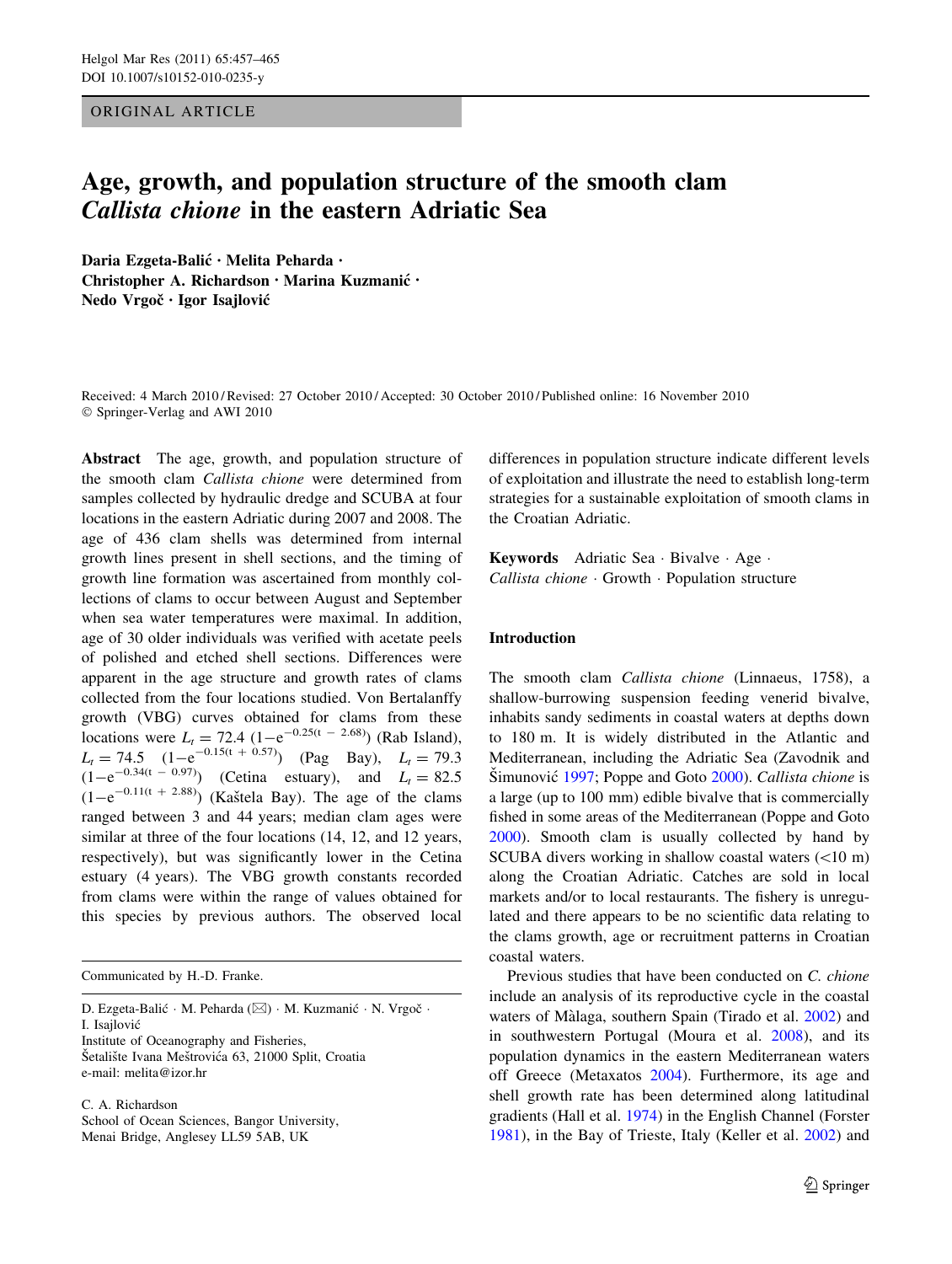from shallow depths  $(<5$  m), in the Thracian Sea, northeastern Mediterranean (Leontarakis and Richardson [2005\)](#page-7-0) and from the southwestern coast of Portugal (Moura et al. [2009\)](#page-7-0). Callista chione is a moderately long-lived bivalve that can live for  $>40$  years (Forster [1981\)](#page-7-0), although more commonly individuals up to a maximum age of 16 years (Leontarakis and Richardson [2005\)](#page-7-0) or 17 years (Hall et al. [1974;](#page-7-0) Metaxatos [2004;](#page-7-0) Moura et al. [2009](#page-7-0)) have been recorded in most of the studied populations. The population structure of C. chione has only been documented on one occasion in a population from Euboikos Gulf (Greece) in the eastern Mediterranean where Metaxatos ([2004\)](#page-7-0) demonstrated that the population consisted mainly of young clams  $<6$  year old (71%), while only 2% of the clams were older than 10 years.

The age of a bivalve shell has traditionally been determined using surface growth rings or checks that can be clearly seen on the shell surface (Richardson [2001\)](#page-8-0), and they are particularly clear in C. chione (Forster [1981\)](#page-7-0). The rings can be more easily discerned when the shell surface is illuminated from inside by a bright light source (Leontarakis and Richardson [2005\)](#page-7-0). During the early years of shell growth, the rings are widely spaced and are easy to identify. In later life  $(20+)$  years), however, they are deposited closely together, and at the shell margin, they are not always easily discernible. An alternative method is to count the number of growth lines visible in polished and etched radial (umbo to shell margin) shell sections (Richardson [2001\)](#page-8-0).

In the Mediterranean and surrounding Seas, an increased demand for sea food has resulted in the intensified exploitation of many groups of marine organisms, including many bivalve species. In Croatia, although C. chione is not traditionally exploited for human consumption, changes in market demands caused primarily in the last decade by the development of tourism have encouraged the commercial exploitation of this bivalve (Matijaca, pers. comm.). Currently, there are no official statistics on the quantities of commercially harvested smooth clams and to date, no studies have been undertaken on C. chione in the Croatian Adriatic Sea. The present study was performed in order to gain an insight into the ecology of C. chione in the area and to obtain some basic data on this increasingly exploited species that are necessary for its sustainable management.

Samples of  $\sim$  100 smooth clams *C. chione* of a range of sizes (30–88 mm) were selected from catches obtained by hydraulic dredge deployed in depths from 2.5 to 6 m in coastal waters along the eastern Adriatic during May 2008 in the estuary of the Cetina River and in November 2008 around Rab Island and Pag Bay (Fig. 1). For a detailed description of the hydraulic dredge sampling procedures, see Peharda et al. [\(2010](#page-7-0)). A further 29 and 41 clams were collected each month from Kaštela Bay (Fig. 1) by commercial SCUBA divers between July 2007 and June 2008. Following collection, all the clams were stored frozen for later analysis.

In the laboratory, the monthly frozen samples of C. chione from Kaštela Bay were thawed and the condition indices of the clams determined. Shell length (anterior– posterior axis) and shell height (umbo-rim axis) of each clam were measured with vernier callipers to the nearest 0.1 mm. The shells were air-dried and archived for further study. The flesh was removed from the shell valves by 'cooking' groups of five clams in 1.5 L of boiling water for 5 min until the flesh detached from the shell valves. Wet 'cooked' flesh weight and air-dried dry shell weight of each clam were determined to the nearest 0.01 g using a top



Fig. 1 Map of the coastline of Croatia, Adriatic Sea, to show the four sampling stations (a); Island of Rab (b), Pag Bay (c), Kaštela Bay  $(d)$ , Brač channel (e). The *scale bar* on  $\mathbf{b}$ –e is 2 km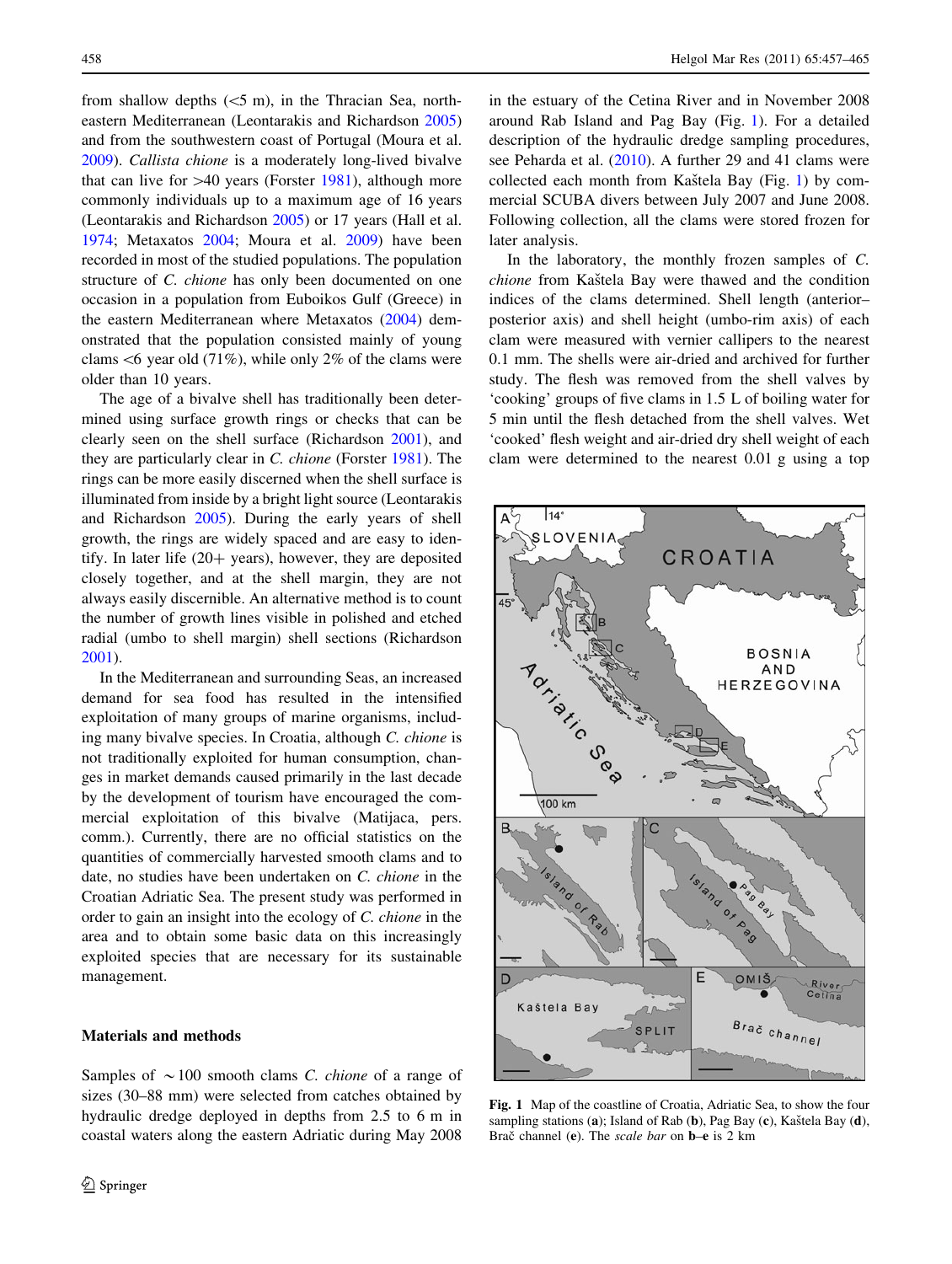

<span id="page-2-0"></span>

Fig. 2 Radial section of Callista chione shells collected from Rab Island (a) and the estuary of the Cetina River (b). The scale bar on a and b is 1 cm

loading balance. The condition index (CI) of these clams was determined as the ratio between wet 'cooked' flesh weight and the sum of the 'cooked' flesh weight plus shell weight (see Davenport and Chen [1987](#page-7-0)). The non-parametric Kruskal–Wallis test was used to investigate significant differences in clam CI between months.

Clams collected from around Rab Island, Pag Bay, and the estuary of the Cetina River were thawed, and the shell length and shell height of each clam were measured to the nearest 0.1 mm. The age of the *C. chione* shells was determined from the internal growth lines present in shell sections. Initially, the annual deposition of the lines was established using the monthly collected Kaštela Bay shells. The interpretation of the growth lines was then used to ascertain the age of  $\sim$  100 clam shells collected from this location in a period from July to September 2007 and from each of the three other locations. These data were then used to estimate the growth of the clams from the different locations.

The archived left shell valve from each of the clams was sectioned from the umbo to the shell margin along the axis of maximum shell growth using a Struers Labotom 3 cutoff machine. The growth lines were identified in the cut section without first embedding in resin (Fig. 2). To determine the timing of growth line formation using the monthly collected clams, the distance between the last clearly visible growth line and the shell margin in 104 shells  $(8-10 \text{ shells month}^{-1})$  (range 44–66 mm) from Kaštela Bay was measured. Following validation of an annual periodicity of growth line formation, each clearly visible internal line was identified along the shell section and the distance between the umbo and each line was



Fig. 3 Photomicrograph of an acetate peel of a section through the hinge region of the shell of Callista chione from Rab Island. Black arrows indicate the positions of three growth lines in the hinge and inner shell layer. Scale bar 1,000 µm

measured with an eyepiece graticule to a precision of 0.1 mm. Only five shells (1%) were unreadable and these were omitted from the analysis. The relationship between shell length and shell height is described by the following equation:

$$
L = 2.28 + 1.27H \quad (N = 441, r^2 = 0.92)
$$

The right shell valves of a further thirty shells (68–87 mm) whose left valves had been sectioned and their age determined were embedded in Metaset resin (Buehler UK Ltd.) (Richardson [2001;](#page-8-0) Leontarakis and Richardson [2005\)](#page-7-0). The embedded shells were sectioned from the umbo to the shell margin, the cut surfaces ground on trimite (wet and dry paper) (400–2,000 grit) and polished using a soft cloth impregnated with diamond paste. The polished cut shell sections were washed in detergent, air-dried, and etched in 0.1 M HCl for 30 min and again washed in water and air-dried. Acetate peel replicas of the polished and etched shell sections were prepared (Richardson et al. [1979](#page-8-0)). The number of growth lines in the hinge region in the acetate peel replicas of the shell sections was counted (Fig. 3). This was undertaken to compare the ages of the clam shells obtained from the unembedded shell sections with those ascertained from acetate peel replicas of resin-embedded shells. This comparison was necessary because in older shells, the lines became compressed at the shell margin and it was unclear from the un-embedded shell sections whether all of the growth lines had been identified.

From the age and length data, the birth year of each clam was established and recruitment frequency data were plotted to investigate whether specific years of recruitment of individuals into the three populations sampled with the hydraulic dredge had occurred. All the age at length data and annual incremental data were fitted to the Von Bertalanffy growth function for length i.e.  $L_t = L_{\infty} (1$  $e^{-k(t-t_0)}$  where  $L_t$  is the shell length at time t,  $L_{\infty}$  is the asymptotic maximum length and  $t_0$  is the length at time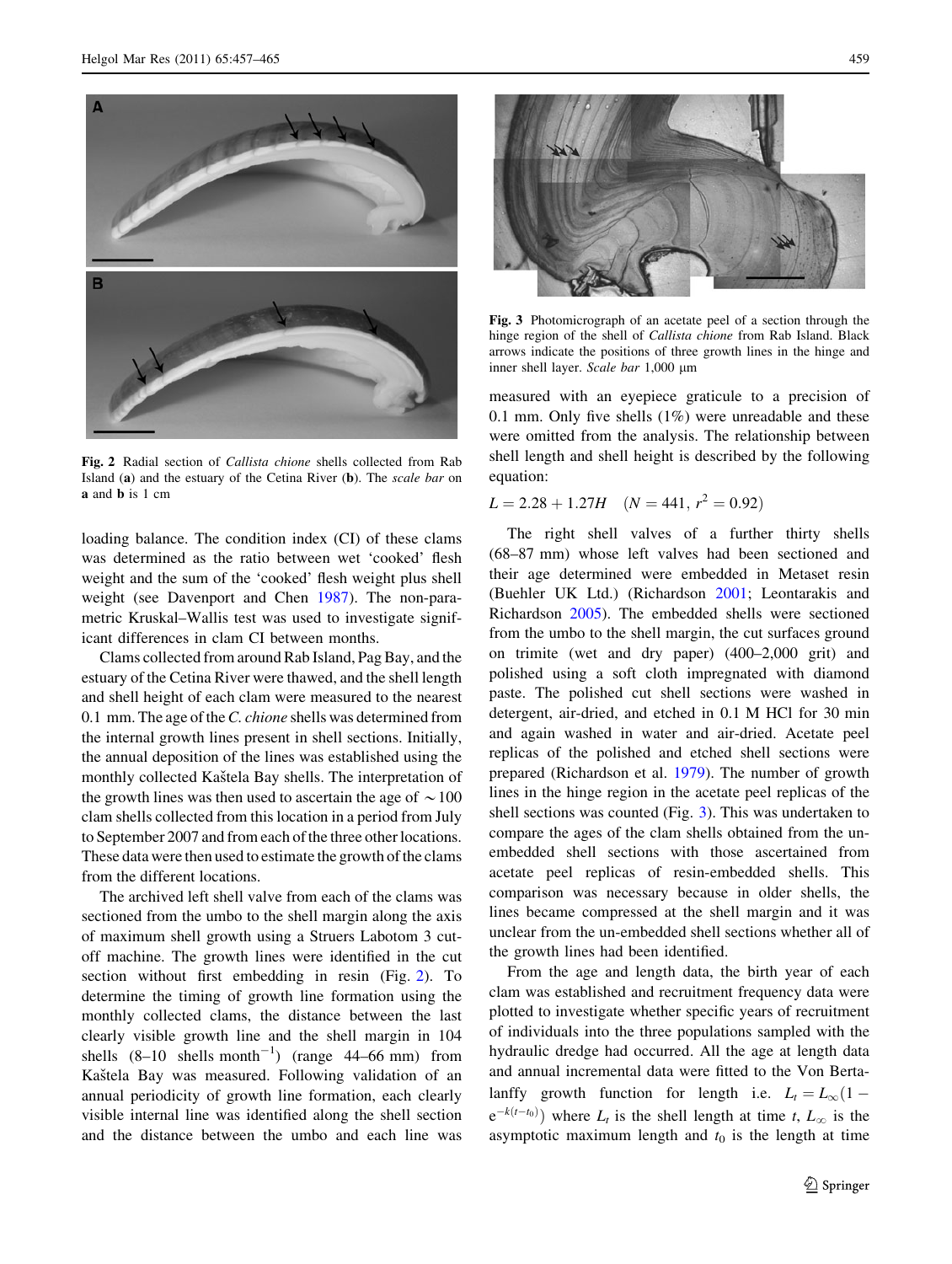

Fig. 4 Seasonal variation in the condition index of Callista chione collected from Kaštela Bay. Values are means, standard error  $(box)$ and standard variation (whisker)

zero. The growth coefficients ( $L_{\infty}$  and k) were also estimated using the annual increment data obtained from measurements of the distances between the annual increments observed in shell section using a Gulland–Holt plot where annual incremental growth rates were plotted against shell heights and a growth function constructed. This method was applied only up to the 15th growth lines due to small growth at older age. Growth performance index ( $\phi' = \log k +$  $2\log L_{\infty}$ ) was applied for comparison of growth among different populations (see Sparre and Venema [1998](#page-8-0)).

### Results

Significant seasonal differences were noted in the condition indices (CIs) of Callista chione (Kruskal–Wallis  $H = 186.62$ ,  $P < 0.001$ ; Fig. 4). The highest mean CIs were recorded for clams collected in early spring (March  $= 21.8 \pm 2.61$ ), and mean values of over 20 were also noted in July, December, and January. The lowest mean CIs were recorded in May and June ( $14.1 \pm 1.65$  and  $14.7 \pm 1.66$ , respectively). Results of our study indicate that C. chione in Kaštela Bay reproduce several times per year over the study period.

Growth lines were clearly visible directly in radial shell sections (Fig. [2\)](#page-2-0) and microscopically in acetate peel replicas of the hinge region of the shell including the inner shell layer (Fig. [3\)](#page-2-0). An annual periodicity of line formation was validated using sections from small shells collected monthly in Kaštela Bay (Fig. 5). A dark growth line representing slow shell deposition was visible at or very near the margin of shells collected during the period July to November. Based on these data, August 1st was assigned as an 'annual birthday' and the interpretation of an annual



Fig. 5 Seasonal variation in the distance between the last growth line and the shell margin (growth increment width) in clam Callista chione shells collected monthly between July 2007 and June 2008 from Kaštela Bay

periodicity was used to estimate the age and determine the settlement date and growth rate of C. chione shells from the different locations. Growth line formation coincided with the warmest seawater temperatures, and shell growth was fastest between February and June.

The estimated ages of 98 shells collected from Kaštela Bay between July and September 2007 ranged between 4 and 19 years with a median age of 12 years. A greater range of ages was found in shells from the other three locations. The ages of shells from the Rab and Pag Island locations ranged between 4 and 44 years ( $N = 119$ , median age  $= 14$  years) and between 4 and 42 years ( $N = 103$ , median age  $= 11$  years), respectively. Shells from the estuary of the Cetina River had a mean age that was lower than at the other locations ( $N = 116$ , median age = 4 years, range 3–37 years). Interrogation of the clams' birth dates (Fig. [6\)](#page-4-0) suggests that successful settlement and survival of clams at Rab Island varied considerably among years. For example, during the late seventies, late eighties, mid-nineties, and early noughties there appeared to be greater recruitment than at other times e.g. the early eighties and early nineties. However, as this is obvious in only one population, the data basis is too small for significance. Significant differences between local populations were noted with respect to population structure (Fig. [7](#page-5-0)). Large numbers of shells older than 15 years (32%) were found only in Rab area. By comparison, in Pag Bay, only 5% of the analyzed shells were older than 15 years, i.e. recruited into the population before 1993. In this population, bivalves born between 1995 and 2001 dominated the population. In Cetina river estuary, the majority of the clams were recruited after 2000. These data may indicate variations in recruitment success and/or exposure to different fishing pressure among sampling areas.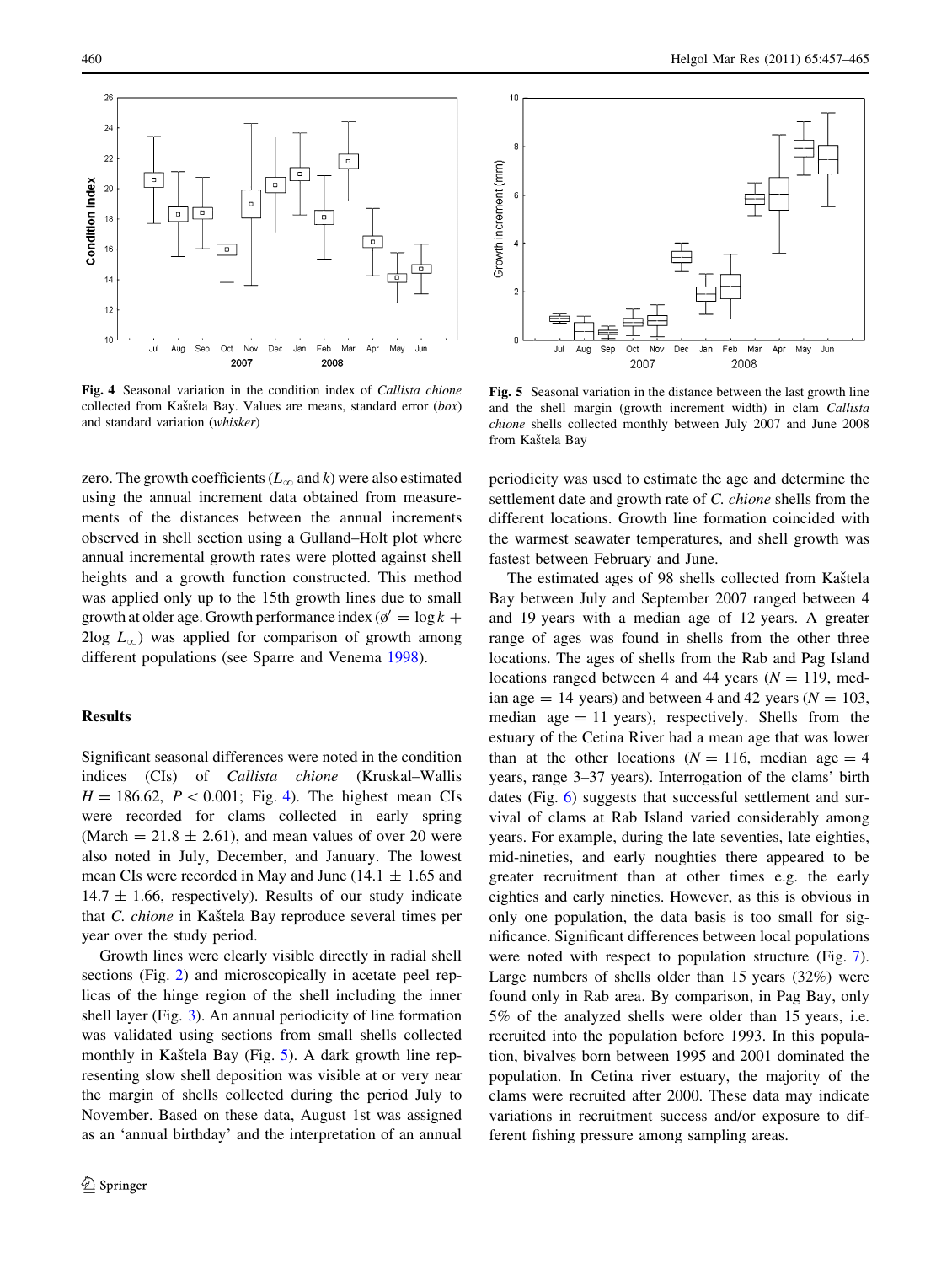<span id="page-4-0"></span>Fig. 6 Recruitment frequency of Callista chione into three local populations: a Rab Island; b Pag Bay; c estuary of the Cetina River



Figure [7](#page-5-0) shows that at all four locations studied shell deposition is fastest during the first 5–10 years of a clam's life  $(6-10 \text{ mm year}^{-1})$  with shells attaining a length between 60 and 70 mm. After about 10 years, shell deposition quickly slows down to  $\sim$  1 mm year<sup>-1</sup>. The Gulland–Holt method was applied to the growth increment data generated from measurements of the first fifteen growth increments to estimate  $L_{\infty}$  and k (Table [1](#page-5-0)). Only data for the first 15 years of shell growth were used since growth significantly slows down and the measurement of narrow older growth increments is less precise in shell cross-sections. By comparison, the population growth curve data generated from the length at age data are shown in Table [2.](#page-5-0) Values for shell growth rates (i.e.  $L_{\infty}$  and k) for clams collected at four locations are presented in Tables [1,](#page-5-0) [2](#page-5-0); Figs. [7,](#page-5-0) [8.](#page-5-0) Clams from the Cetina River estuary displayed the fastest shell growth rates, reaching a length of 70 mm within the first 7 years of their life. For clams from the Cetina River estuary, the estimated VBG coefficients using the population data and the incremental data were similar ( $L_{\infty}$  = 79.30 and 78.57 mm, respectively), and the k values were almost identical  $(0.32 \text{ and } 0.34 \text{ year}^{-1})$ , respectively). For clams from Rab Island, the growth estimates calculated by the Gulland–Holt plot were  $L_{\infty} = 85.87$  mm and  $k = 0.11$  year<sup>-1</sup>, while the values for the clam populations were  $L_{\infty} = 72.41$  mm and  $k = 0.25$  year<sup>-1</sup>. Clam shells collected in Pag and Kaštela bay had similar  $L_{\infty}$  and k values when the same method was used, but for both locations, population data produced  $L_{\infty}$  and k values, which differed from those calculated from incremental data.

#### Discussion

The age and growth of bivalves and the role of environmental factors in controlling shell deposition have been documented in numerous previous studies using external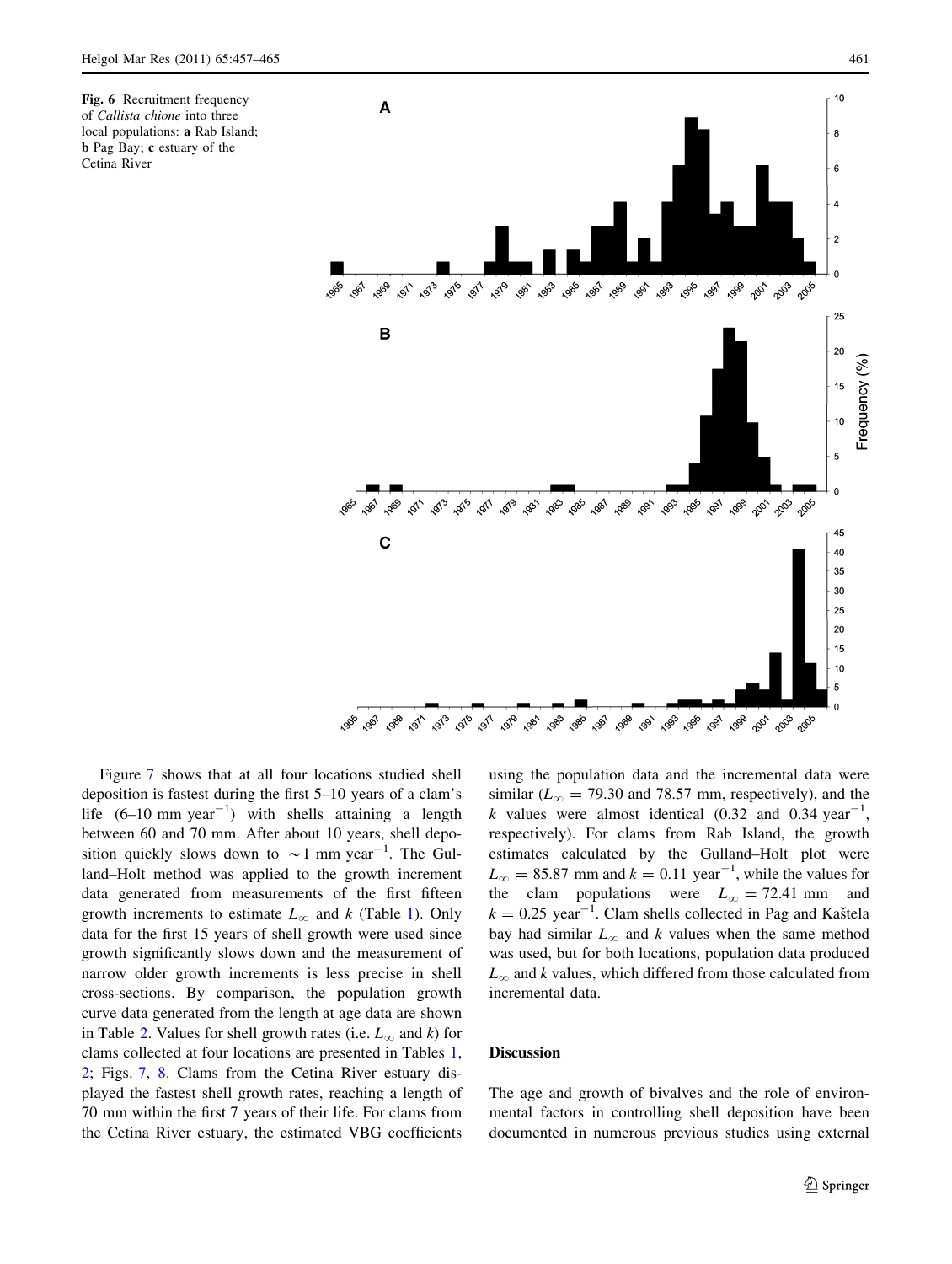<span id="page-5-0"></span>Fig. 7 Age at length data obtained from the annually resolved growth lines in the shells of individual Callista chione collected from four locations: Rab Island (a), Pag Bay (b), Kaštela Bay (c), and estuary of the Cetina River (d). Von Bertalanffy growth curves fitted to the data



 $_{20}$ 

 $10$ 

Table 1 Gulland–Holt equations estimated from measurements of shell growth in Callista chione shell sections

Shell length (mm)

|             | Study area Gulland–Holt equation $r^2$ k year <sup>-1</sup> $H_{\infty}$ $L_{\infty}$ o' |  |                |  |
|-------------|------------------------------------------------------------------------------------------|--|----------------|--|
| Rab Island  | $Y = 6.595 - 0.100X$ 0.514 0.11                                                          |  | 65.8 85.9 2.87 |  |
| Pag Bay     | $Y = 11.734 - 0.231X$ 0.816 0.23                                                         |  | 50.8 66.7 3.01 |  |
| Kaštela Bay | $Y = 11.358 - 0.211X$ 0.699 0.21                                                         |  | 53.8 70.7 3.02 |  |
|             | Cetina estuary $Y = 19.088 - 0.316X$ 0.791 0.32                                          |  | 60.1 78.6 3.29 |  |

 $r^2$  coefficient of determination; Von Bertalanffy growth parameters estimated from Gulland–Holt equation:  $k$  growth constant  $(k$  year<sup>-1</sup>);  $H_{\infty}$  asymptotic height (mm);  $L_{\infty}$  asymptotic length (mm) calculated from the shell length and shell weight relationship;  $\phi'$  growth performance index

Table 2 Comparison of the estimated Von Bertalanffy growth parameters for Callista chione collected in four sampling areas

| Study area     | k year <sup><math>-1</math></sup> | $L_{\infty}$ | $t_0$   |       |      |
|----------------|-----------------------------------|--------------|---------|-------|------|
| Rab Island     | 0.25                              | 72.4         | 2.68    | 0.932 | 3.12 |
| Pag Bay        | 0.15                              | 74.5         | $-0.57$ | 0.870 | 2.92 |
| Kaštela Bay    | 0.11                              | 82.8         | $-2.88$ | 0.850 | 2.88 |
| Cetina estuary | 0.34                              | 79.3         | 0.97    | 0.951 | 3.33 |

k growth constant (k year<sup>-1</sup>),  $L_{\infty}$  asymptotic length (mm),  $r^2$  coefficient of determination,  $t_0$  initial condition parameter, and  $\phi'$  growth performance index

surface growth rings, internal annual growth lines and internal tidally deposited microgrowth bands (for review, Richardson [2001](#page-8-0)). Annually resolved growth rings and lines (checks) have been documented in Callista chione (e.g. Hall et al. [1974;](#page-7-0) Moura et al. [2009](#page-7-0)), and the timing of

Fig. 8 A comparison of von Bertalanffy growth curves for populations of Callista chione collected from four locations: Rab Island, Pag Bay, Kaštela Bay, and estuary of the Cetina River. The von Bertalanffy growth constants were estimated using Gulland-Holt plots

 $\overline{9}$ 

Relative age (years)

10  $11$  $12$ 

 $\overline{5}$ 

 $\mathbf{g}$  $\overline{7}$ 8 – -∞– - Pag Bay

--- A -- Kaštela Bay .<br>Cetina Estuar

> $\overline{13}$  $\overline{14}$  $16$

deposition of the lines with respect to the period of the year has been noted. According to Hall et al. [\(1974](#page-7-0)), a dark colored line representing slow growth is deposited annually in C. chione collected in the northern part of the Adriatic Sea between July and October. Our results similarly show line deposition occurs in C. chione from Kaštela Bay in the middle of the Adriatic during the summer period. In contrast, in C. chione from the southwest coast of Portugal, annual growth lines were deposited between September and January (Moura et al. [2009\)](#page-7-0). Differences in the timing of growth check formation have previously been documented in other species of venerid bivalves. For example, in the Marmara Sea (Turkey), the striped venus Chamelea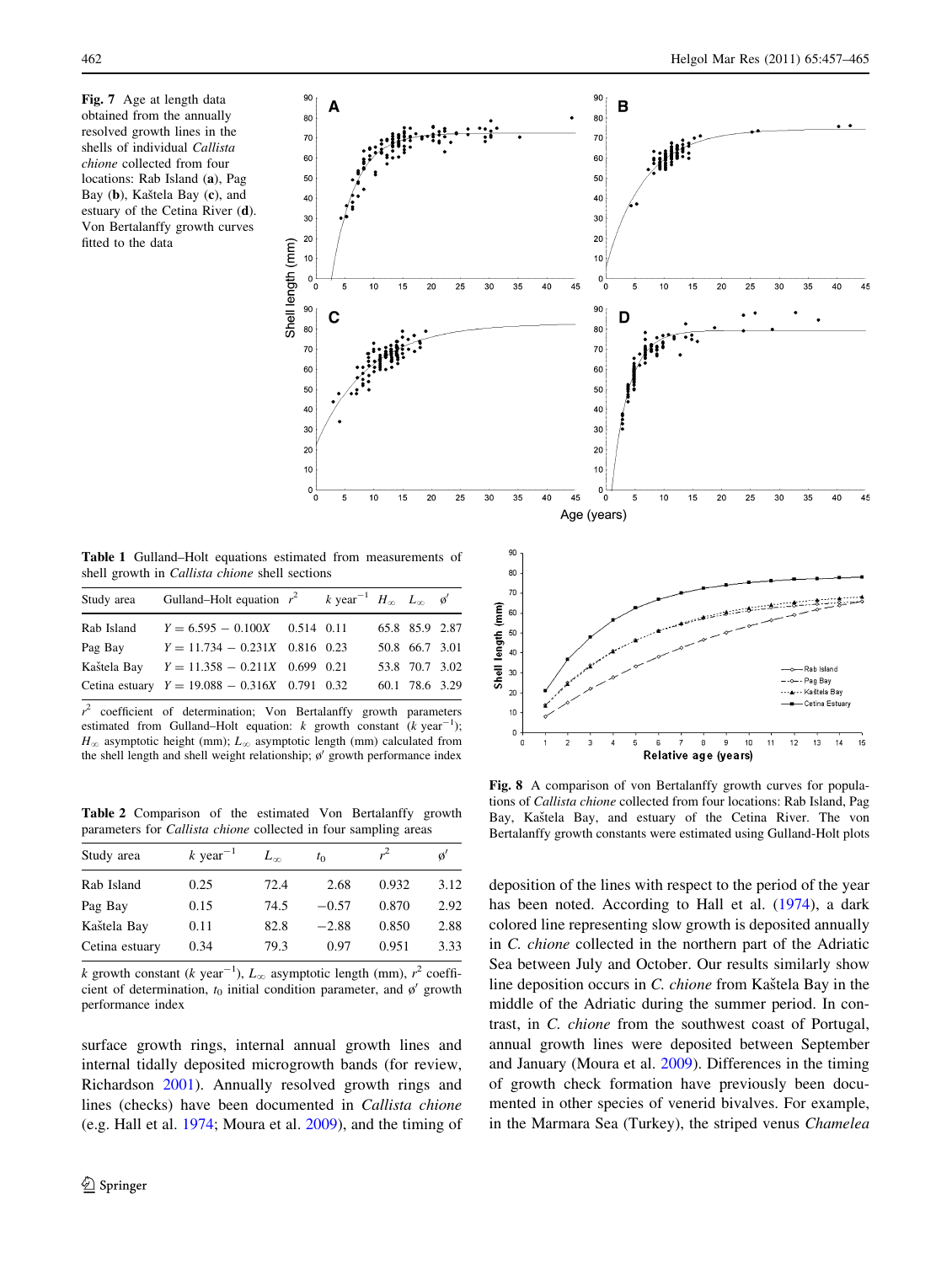| <b>Table 3</b> Values of von<br>Bertalanffy growth parameters<br>and growth performance index | Study                 | Location                | $L_{\infty}$ | $k$ year <sup>-1</sup> |      |
|-----------------------------------------------------------------------------------------------|-----------------------|-------------------------|--------------|------------------------|------|
|                                                                                               | Forster $(1981)$      | Whitsand Bay (UK)       | 105.8        | 0.02                   | 2.35 |
| obtained in previous studies:<br>$L_{\infty}$ asymptotic length (mm),                         | Metaxatos (2004)      | Euboikos Gulf (Greece)  | 93.0         | 0.24                   | 3.32 |
| k growth constant (k year <sup>-1</sup> ),<br>$\phi'$ growth performance index                | Leontarakis and       | Thassos Island (Greece) | 62.7         | 0.24                   | 2.97 |
|                                                                                               | Richardson (2005)     |                         | 57.8         | 0.26                   | 2.94 |
|                                                                                               | Moura et al. $(2009)$ | Arrábida (Portugal)     | 98.1         | 0.15                   | 3.16 |

gallina has a slow growth period between October and February (Deval [2001](#page-7-0)), whereas on the eastern coast of Spain, narrow patterns of shell growth bands, representing periods of slow shell growth, are formed in this species between August and October (Ramón and Richardson [1992\)](#page-7-0) when seawater temperatures are maximal. In the Algarve, southern Portugal, annual growth marks form at the beginning of autumn, especially in October (Gaspar et al. [2004\)](#page-7-0).

Previous age determination studies conducted on C. chione found that the number of internal growth lines closely matched the number of external growth rings (Metaxatos [2004](#page-7-0); Leontarakis and Richardson [2005](#page-7-0)). Smooth clams significantly reduce their growth rate with increasing age. According to Hall et al. ([1974](#page-7-0)), C. chione are growing twice as fast (9.3 mm) during the third year of life than during their seventh or any later year (4.7 mm). Keller et al.  $(2002)$  $(2002)$  found that the growth rate of C. chione was relatively fast during the first years of life and that a size of 45 mm was reached after about 3–4 years, while an apparent decrease in growth rate occurred following the fifth year of life. Smooth clams in the present study grew in a similar fashion, growing rapidly during the first 5 or so years of life and shell growth subsequently slowed down with increasing age. Similar growth rates were observed in shells from the three studied areas, Pag Bay, Kaštela Bay, and Cetina River estuary. However, smooth clams from the Island of Rab had a different growth pattern; annual growth rates were similar up to 10 years of age rather than decreasing as in clams from other studied areas. Observed differences in estimated VBG coefficients using the population data and the incremental data for clams from Rab Island, Pag Bay, and Kaštela Bay are probably caused by methods applied. That is, incremental data were measured only up to the 15th growth ring and at these locations, significant proportion of population was older than 15 years. At Cetina, younger clams dominated in population resulting in similar VBC coefficients obtained by two methods.

The VBG growth constants recorded in this study are within the range of values obtained by previous authors (Table 3). Obtaining accurate estimates of growth parameters in C. chione is important for defining a commercial minimal landing size (MLS). In some parts of the European

Union (EU) waters, excluding the Mediterranean Sea, MLS for C. chione is currently 50 mm (Council Regulation 1298/2000). In the Adriatic waters of Croatia, a MLS has not yet been officially specified; however, only clams larger than 40–50 mm are usually harvested (Matijaca, pers. comm.). We have estimated that C. chione from Cetina River estuary attain this size within 4 years, whereas those from Kaštela Bay require about 5 and those from Pag Bay and Island of Rab about 7 years.

There is no official statistics on the collection of C. chione from natural populations in the Croatian part of the Adriatic Sea. However, in a recently conducted PHARE 2005 project, data on commercial harvesting of C. chione were collected using anonymous queries distributed to licensed and unlicensed shellfish collectors (Peharda, unpublished). Twenty-five out of 69 fishermen who responded to anonymous questionnaires harvested C. chione by SCUBA diving, indicating the importance of this clam species in the Croatian shellfish market. The average daily catch of C. chione in 2008 was 10.7 kg per shellfish collector, and the most important harvesting sites were on the west coast of Istria, Starigrad-Paklenica, the Island of Pag and Kaštela Bay. It is important to note that people that participated in this study were cautious in giving data on their catches since it is likely that some of the clams were collected from legally protected areas where shellfish harvesting is prohibited, such as Cetina River estuary, although high rates of exploitation do occur in such places (Ezgeta-Balić, pers. comm.).

The observed local differences in population structure of the clams indicate that there may be different levels of fishing pressure in the areas sampled. A high proportion of the C. chione collected from near Rab Island were older than 15 years (32%), indicating that there is no or only low fishing pressure in that region. Returns from the socioeconomic survey indicate that this area is not an important fishing ground for C. chione. Clams of the other three sampling areas, however, seem to be subject to intensive fishing as is indicated by their generally small size and young ages. It is questionable whether the existing levels of harvesting are sustainable. Metaxatos ([2004\)](#page-7-0) showed that C. chione  $> 10$  years were absent from Euboikos Gulf (Greece) and suggested that this indicated overfishing of the older and larger clams. These Greek populations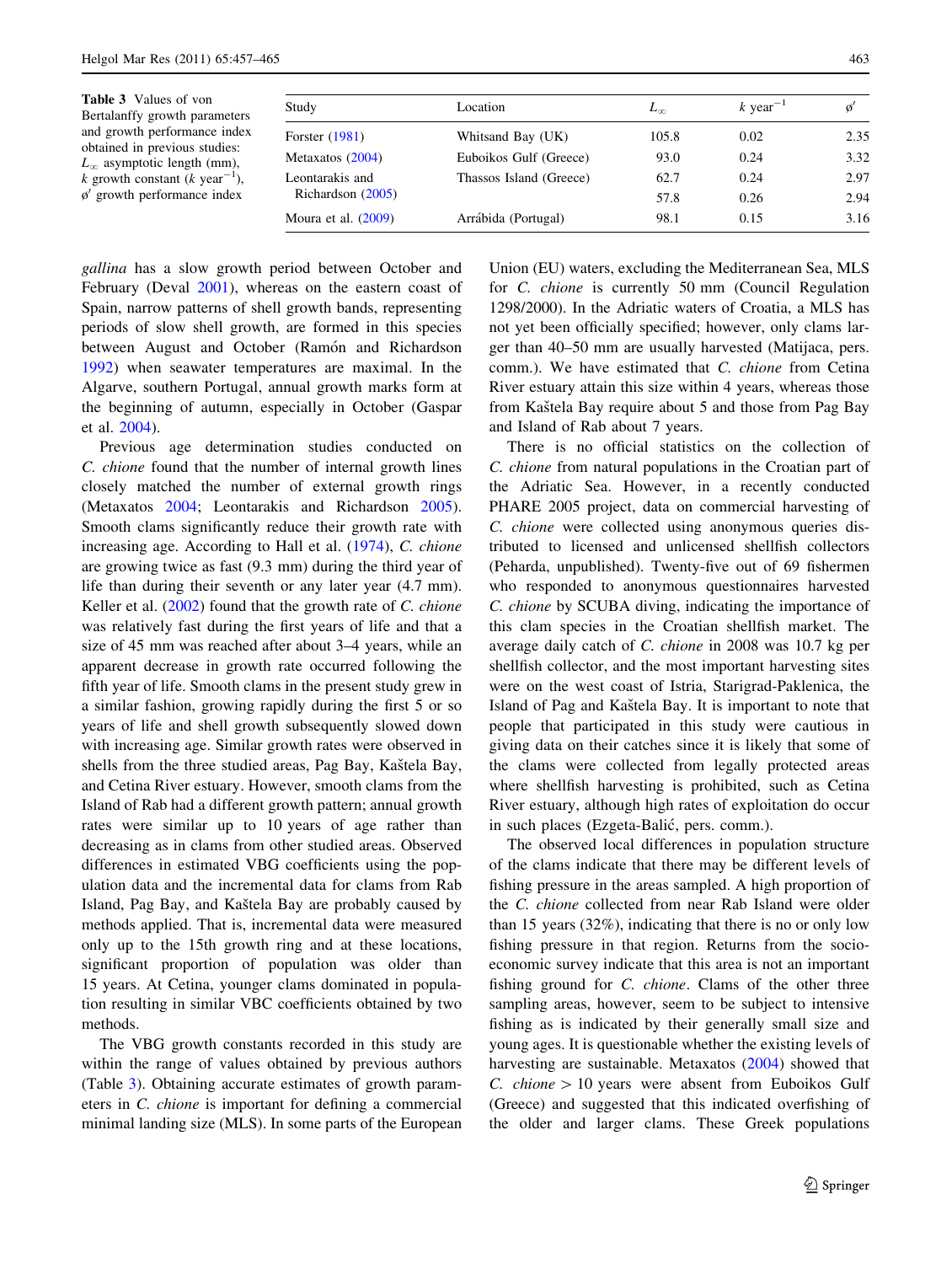<span id="page-7-0"></span>consisted mainly of young clams\6 years, which were not subject to fishing. Similarly, in a coastal bay in Greece, almost all clams were younger than 10 years and age classes between 1 and 3 years dominated the populations (Leontarakis and Richardson 2005). Further unregulated increase in the exploitation of C. chione in the Croatian part of the Adriatic Sea may in the near future significantly change the age structure of populations and may have longterm effects on the species' sustainable management.

According to previous studies, the bivalve condition index is sensitive to changes in reproductive development and therefore a good indicator of bivalve reproduction (e.g. Gribben et al. 2004; Ojea et al. 2004; Peharda et al. 2006). Moura et al. (2008) noted that changes in body condition index in C. *chione* followed the gametogenic cycle; flesh weight increased prior to spawning and decreased during spawning. Previous studies of gonad development in C. chione have indicated that this bivalve is capable of year-round reproduction, having a prolonged reproductive cycle with simultaneous presence of gametes in various stages of maturation (Metaxatos 2004; Moura et al. 2008). In our study, three peaks in condition index were noted, i.e. in July, January and March, indicating several reproductive events within a year. In the coastal waters of southwest Portugal, C. chione showed three spawning peaks between January and October (Moura et al. 2008). The occurrence of several reproductive peaks throughout the breeding season is likely to be an adaptation that favors, by risk spreading, successful recruitment rather than relying on the survival of one large cohort per year.

Callista chione does not begin gametogenesis until it attains a length of at least 30 mm, and the size at first maturity for this species is  $\sim$  51 mm (Moura et al. 2008). Fecundity in bivalves is size-related and in the largest animals, most production  $(>90%)$  is channeled into gamete synthesis (Gosling 2003). The relatively large size of C. chione at first maturity along with the results of the present and earlier studies on C. chione growth rates (Hall et al. 1974; Forster 1981; Keller et al. 2002; Leontarakis and Richardson 2005; Moura et al. 2009) indicate that shell growth is all but negligible after the tenth year of life and that in exploited populations, clams older than 10 years represent only a small proportion of the population (Metaxatos 2004; Leontarakis and Richardson 2005). These observations indicate that if most of the large, fecund clams are harvested, serious declines in C. chione populations in the Croatian Adriatic may be expected to occur.

Acknowledgments This research was financed by support from the European Commission PHARE 2005 project ''Assessment of demersal fish and shellfish stocks commercially exploited in Croatia'', Croatian Ministry of Science and Technology grant No. 001- 0013077-0532 ''Biodiversity and sustainable management of pelagic and demersal resources in the Adriatic'' and funding from the School of Ocean Sciences, Bangor University. The authors are grateful to Ivica Matijaca and Leo Brajkovic´ for technical assistance. Special thanks to Barbara Zorica for her help with the statistical analysis.

### References

- Davenport J, Chen X (1987) A comparison of methods for the assessment of condition in the mussel (Mytilus edulis L.). J Mollus Stud 53:293–297
- Deval MC (2001) Shell growth and biometry of the striped venus Chamelea gallina (L) in the Marmara Sea, Turkey. J Shellfish Res 20:155–159
- Forster GR (1981) The age and growth of Callista chione. J Mar Biol Assoc UK 61:881–883
- Gaspar MB, Pereira AM, Vasconcelos P, Monteiro CC (2004) Age and growth of Chamelea gallina from the Algarve coast (southern Portugal): influence of seawater temperature on gametogenic cycle and growth rate. J Mollus Stud 70:371–377
- Gosling E (2003) Bivalve molluscs—biology, ecology and culture. Fishing News Books, Blackwell Publishing, Oxford
- Gribben PE, Helson J, Jeffs AG (2004) Reproductive cycle of the New Zealand Geoduck, Panopea zelandica, in two North Island populations. Veliger 47:53–65
- Hall CA Jr, Dollase WA, Corbató CE (1974) Shell growth in Tivela stultorum (Mawe, 1823) and Callista chione (Linnaeus, 1758) (Bivalvia): annual periodicity, latitudinal differences, and diminution with age. Palaeogeogr Palaeocl 15:33–61
- Keller N, Del Piero D, Longinelli A (2002) Isotopic composition, growth rates and biological behaviour of Chamelea gallina and Callista chione from the Gulf of Trieste (Italy). Mar Biol  $140.9 - 15$
- Leontarakis PK, Richardson CA (2005) Growth of the smooth clam, Callista chione (Linnaeus, 1758) (Bivalvia: Veneridae) from the Thracian Sea, northeastern Mediterranean. J Mollus Stud 71:189–198
- Metaxatos A (2004) Population dynamics of the venerid bivalve Callista chione (L.) in a coastal area of the eastern Mediterranean. J Sea Res 52:293–305
- Moura P, Gaspar MB, Monteiro CC (2008) Gametogenic cycle of the smooth clam Callista chione on the south-western coast of Portugal. J Mar Biol Assoc UK 88(1):161–167. doi[:10.1017/](http://dx.doi.org/10.1017/S0025315408000337) [S0025315408000337](http://dx.doi.org/10.1017/S0025315408000337)
- Moura P, Gaspar MB, Monteiro CC (2009) Age determination and growth rate of a Callista chione population from the southwestern coast of Portugal. Aquat Biol 5:97–106. doi[:10.3354/](http://dx.doi.org/10.3354/ab00119) [ab00119](http://dx.doi.org/10.3354/ab00119)
- Ojea J, Pazos AJ, Martínez D, Novoa S, Sánchez JL, Abad M (2004) Seasonal variation in weight and biochemical composition of the tissues of Ruditapes decussatus in relation to the gametogenic cycle. Aquaculture 238:451–469. doi[:10.1016/j.aquaculture.](http://dx.doi.org/10.1016/j.aquaculture.2004.05.022) [2004.05.022](http://dx.doi.org/10.1016/j.aquaculture.2004.05.022)
- Peharda M, Mladineo I, Bolotin J, Kekez L, Skaramuca B (2006) The reproductive cycle and potential protandric development of the Noah's Ark shell. Arca noae L.: Implications for aquaculture. Aquaculture 252:317–327. doi:[10.1016/j.aquaculture.2005.](http://dx.doi.org/10.1016/j.aquaculture.2005.07.007) [07.007](http://dx.doi.org/10.1016/j.aquaculture.2005.07.007)
- Peharda M, Ezgeta Balić D, Vrgoč N, Isajlović I, Bogner D (2010) Bivalve community structure in the Croatian part of the Adriatic Sea—a hydraulic dredge survey. Acta Adriat 51 (in press)
- Poppe GT, Goto Y (2000) European seashells volume II (Scaphopoda, Bivalvia, Cephalopoda). ConchBooks, Hackenheim
- Ramón M, Richardson CA (1992) Age determination and shell growth of Chamelea gallina (Bivalvia: Veneridae) in the western Mediterranean. Mar Ecol Prog Ser 89:15–23